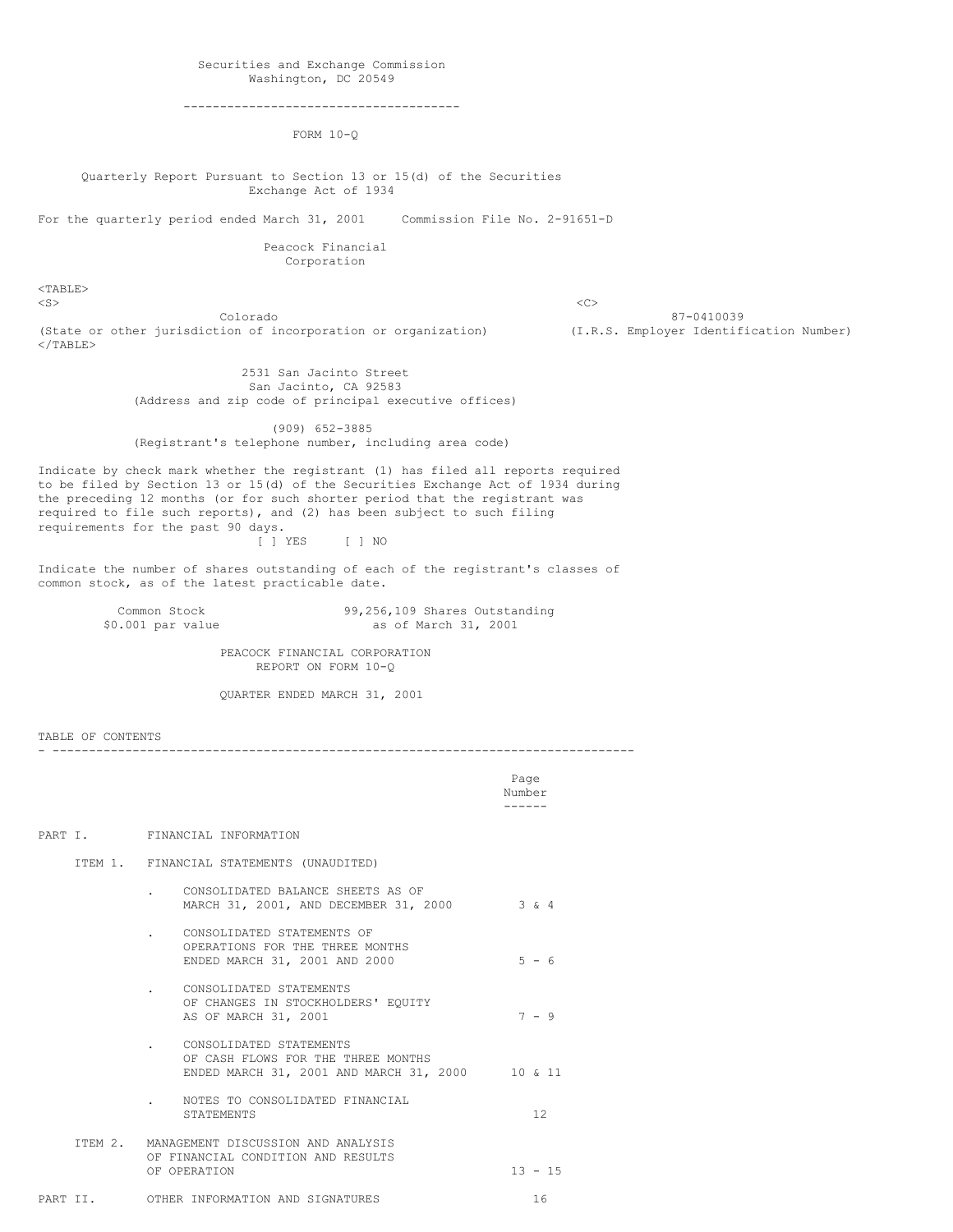### PEACOCK FINANCIAL CORPORATION AND SUBSIDIARIES Consolidated Balance Sheets

### ASSETS ------

### $<$ TABLE $>$ <CAPTION>

| NUZIL LILUIV                        | March 31,<br>2001 | December 31,<br>2000 |
|-------------------------------------|-------------------|----------------------|
|                                     |                   |                      |
| CURRENT ASSETS                      |                   | (Unaudited)          |
| $<$ S $>$                           | <<                | $<<$ $C$             |
| Cash and cash equivalents           | 8,927             | 2,513                |
| Due from related party              | 75,829            | 79,765               |
| Prepaid expenses                    |                   | 2,704                |
| Credit line receivable              | 110,000           |                      |
| Accounts receivable                 | 27,000            | 27,000               |
| Notes receivable - related parties  | 29,887            | 29,987               |
| Notes receivable                    | 84,957            | 84,957               |
| Total Current Assets                | 336,600           | 226,926              |
| FIXED ASSETS                        | 166,449           | 191,530              |
| OTHER ASSETS                        |                   |                      |
| Investments in limited partnerships | 1,131,961         | 1,131,961            |
| Other investments                   | 285,353           | 394,289              |
| Other assets                        | 7,094             | 3,500                |
| Total Other Assets                  | 1,424,408         | 1,529,750            |
| TOTAL ASSETS                        | \$1,927,457       | \$1,948,206          |
|                                     | ==========        | ==========           |

# $<$ /TABLE>

3

# PEACOCK FINANCIAL CORPORATION AND SUBSIDIARIES Consolidated Balance Sheets (Continued)

# LIABILITIES AND STOCKHOLDERS' EQUITY ------------------------------------

| $<$ TABLE>                                                         |                  |               |
|--------------------------------------------------------------------|------------------|---------------|
| <caption></caption>                                                |                  |               |
|                                                                    | March 31,        |               |
| December 31,                                                       | ------------     | $- - - - - -$ |
| -------                                                            |                  |               |
|                                                                    | 2001             |               |
| 2000                                                               |                  |               |
|                                                                    | ------------     | ------        |
| -------                                                            |                  |               |
|                                                                    | (Unaudited)      |               |
| $<$ S $>$                                                          | $<<$ $<$ $<$ $>$ | <<            |
| CURRENT LIABILITIES                                                |                  |               |
| Accounts payable                                                   | 412,195<br>\$    | \$            |
| 473,496                                                            |                  |               |
| Other current liabilities                                          | 232,429          |               |
| 238,176<br>Notes payable - current portion                         | 749,593          |               |
| 848,343                                                            |                  |               |
| Stock subscription payable                                         | 100,000          |               |
| $\overline{\phantom{a}}$                                           |                  |               |
| Judgments payable                                                  | 350,000          |               |
| 350,000                                                            |                  |               |
|                                                                    | ------------     | ------        |
| ------                                                             |                  |               |
| Total Current Liabilities                                          | 1,844,217        |               |
| 1,910,015                                                          |                  |               |
|                                                                    | ----------       | ------        |
| -------                                                            |                  |               |
| LONG-TERM DEBT                                                     |                  |               |
| Notes payable - long term                                          | 523,175          |               |
| 523,175                                                            |                  |               |
|                                                                    | ------------     | $- - - - - -$ |
| $- - - - - - -$                                                    |                  |               |
| NET LIABILITIES IN EXCESS OF THE ASSETS OF DISCONTINUED OPERATIONS | 291,266          |               |
| 305,055                                                            |                  |               |
|                                                                    | ------------     |               |
|                                                                    |                  |               |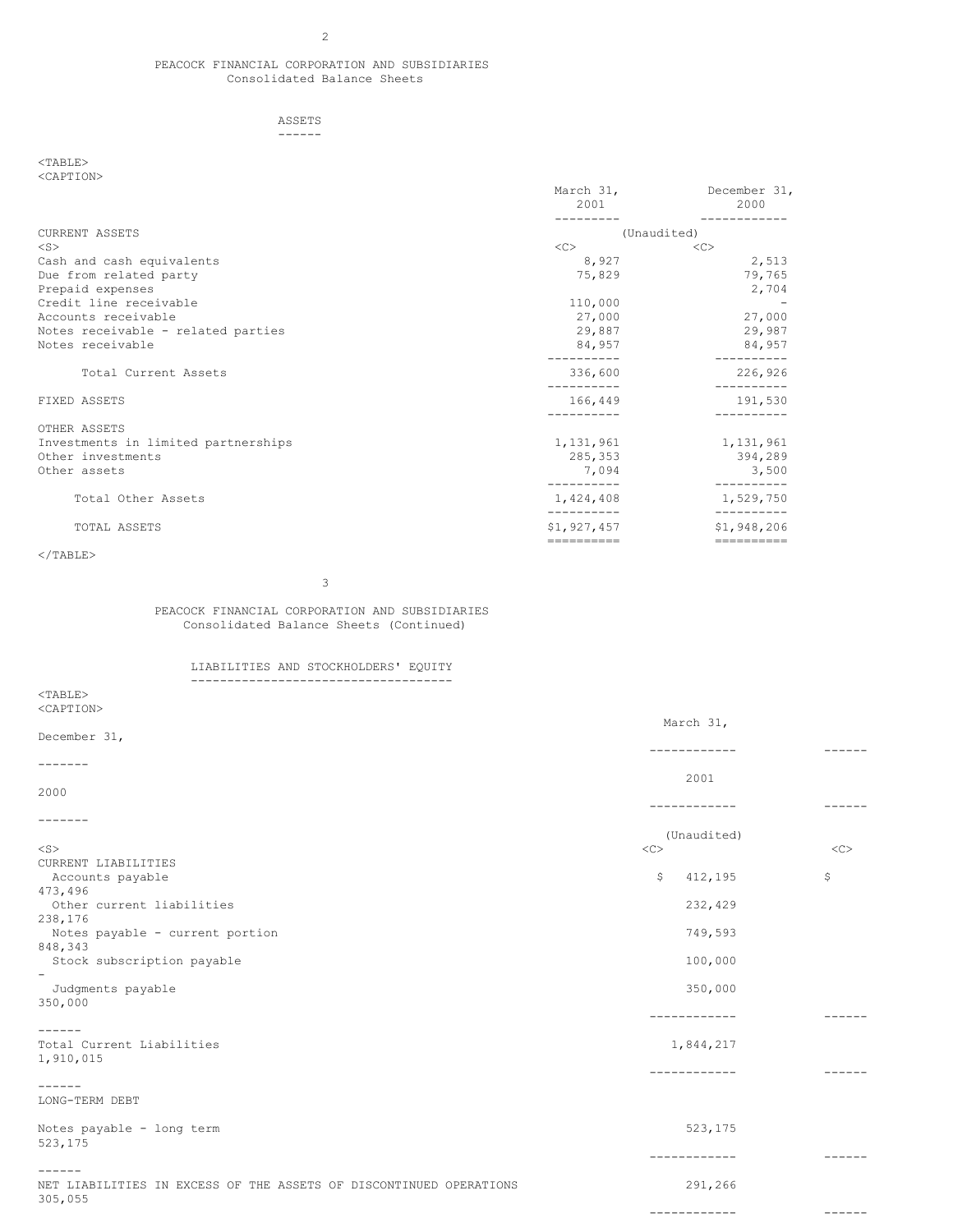| $- - - - - -$                                                                |                |               |
|------------------------------------------------------------------------------|----------------|---------------|
| Total Liabilities                                                            | 2,658,658      |               |
| 2,738,245                                                                    |                |               |
|                                                                              | ------------   |               |
| ------                                                                       |                |               |
| COMMITMENTS AND CONTINGENCIES                                                |                |               |
| STOCKHOLDERS' EQUITY                                                         |                |               |
| Preferred stock: 10,000,000 shares authorized at \$0.01 par value; 545,300   |                |               |
| and 545,300 shares issued and outstanding, respectively<br>5,453             | 5,453          |               |
| Common stock: 250,000,000 shares authorized at \$0.001 par value; 99,256,109 |                |               |
| and 76,931,751 shares issued and outstanding, respectively                   | 99.256         |               |
| 76,932                                                                       |                |               |
| Additional paid-in capital                                                   | 11,683,830     |               |
| 11,390,655                                                                   |                |               |
| Subscriptions receivable                                                     | (148,000)      |               |
| (286, 056)                                                                   |                |               |
| Treasury stock                                                               | (9,692)        |               |
| (8, 180)                                                                     |                |               |
| Accumulated deficit                                                          | (12, 362, 048) |               |
| (11, 968, 843)                                                               | ------------   |               |
| $- - - - - -$                                                                |                |               |
| Total Stockholders' Equity                                                   | (731, 201)     |               |
| (790, 039)                                                                   |                |               |
|                                                                              | ------------   | $- - - - - -$ |
| $- - - - - - -$<br>TOTAL LIABILITIES AND STOCKHOLDERS' EQUITY                | \$1,927,457    | \$            |
| 1,948,206                                                                    |                |               |
|                                                                              | ============   |               |
| ------------<br>$<$ /TABLE>                                                  |                |               |

March 31, March 31, 2001 2000

4

PEACOCK FINANCIAL CORPORATION AND SUBSIDIARIES Consolidated Statements of Operations (Unaudited)

 $<$ TABLE $>$ <CAPTION>

| $<$ S $>$<br><b>REVENUES</b>                                                                                | $<\infty$                                 | $\langle C \rangle$                       |
|-------------------------------------------------------------------------------------------------------------|-------------------------------------------|-------------------------------------------|
| Property management and administration income<br>Investment banking income<br>Other income                  | \$                                        | $\mathsf{S}$<br>1,315<br>500,000<br>7,208 |
| Total Revenues                                                                                              |                                           | ----------<br>508,523<br>--------         |
| <b>EXPENSES</b><br>General and administrative<br>Bad debt                                                   | 196,839<br>138,796                        | 364,406                                   |
| Depreciation and amortization                                                                               | 11,450<br>------------                    | 7,674<br>----------                       |
| Total Expenses                                                                                              | 347,085<br>-----------                    | 372,080<br>-----------                    |
| INCOME/(LOSS) FROM CONTINUING OPERATIONS                                                                    | (347, 085)                                | 136,563                                   |
| OTHER INCOME/ (EXPENSES)                                                                                    |                                           |                                           |
| Interest income                                                                                             | 12,641                                    | 2,244                                     |
| Interest expense                                                                                            | (30, 964)                                 | (17, 530)                                 |
| Realized gain (loss) on investments                                                                         | (86)                                      | 166,216                                   |
| Unrealized loss on investments                                                                              | (108, 850)                                | -----------                               |
| Total Income (Expenses)                                                                                     | (127, 259)                                | 150,930                                   |
| INCOME/(LOSS) FROM CONTINUING OPERATIONS BEFORE INCOME<br>TAXES AND DISCONTINUED OPERATIONS<br>INCOME TAXES | (474, 344)<br>-----------                 | 287,493<br>(800)<br>$--------$            |
| NET INCOME (LOSS) FROM CONTINUING OPERATIONS<br>INCOME (LOSS) FROM DISCONTINUED OPERATIONS                  | (474, 344)<br>79,627                      | 286,693<br>(334, 064)                     |
| NET INCOME (LOSS)                                                                                           | -----------<br>(394, 717)<br>------------ | (47, 371)                                 |

 $<$ /TABLE>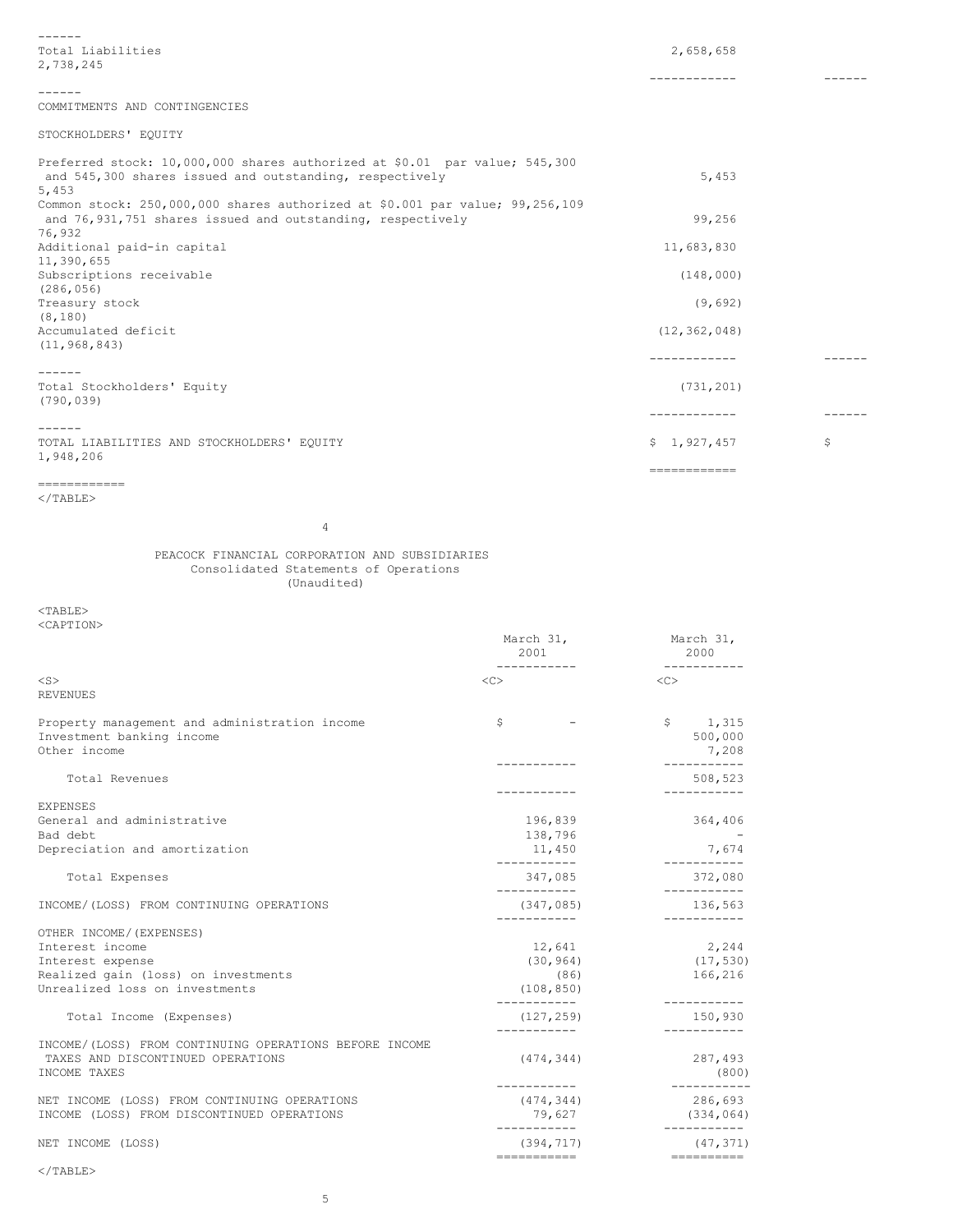# PEACOCK FINANCIAL CORPORATION AND SUBSIDIARY (Formerly Connectivity and Technology, Inc.) Consolidated Statements of Operations (Continued)

 $<$ TABLE> <CAPTION>

| ∼<br>.<br>×<br>$\sim$ | $\sim$ 14 $\sim$<br>٠<br>v<br>$\sim$ |  |
|-----------------------|--------------------------------------|--|
|                       |                                      |  |
|                       |                                      |  |

| NUILL LEUIV                                                                       | March 31,<br>2001                         | March 31,<br>2000                      |
|-----------------------------------------------------------------------------------|-------------------------------------------|----------------------------------------|
| $<$ S><br>OTHER COMPREHENSIVE GAIN (LOSS)                                         | <<                                        | <<                                     |
| Gain (loss) on treasury stock<br>Dividends                                        | 1,512                                     | 5,703                                  |
| NET COMPREHENSIVE INCOME (LOSS)                                                   | (393, 205)<br>\$<br>===========           | \$<br>(41, 668)                        |
| BASIS INCOME (LOSS) PER SHARE<br>Continuing operations<br>Discontinued operations | S<br>(0.01)                               | Ŝ<br>0.01<br>(0.01)                    |
| Basic Income (Loss) Per Share                                                     | Ŝ<br>(0.01)                               | \$<br>(0.00)                           |
| WEIGHTED AVERAGE NUMBER OF COMMON SHARES OUTSTANDING                              | ==========<br>88, 263, 488<br>=========== | ==========<br>40,721,916<br>========== |
| $<$ /TABLE>                                                                       |                                           |                                        |

6

# PEACOCK FINANCIAL CORPORATION AND SUBSIDIARIES Consolidated Statements of Stockholders' Equity

<TABLE> <CAPTION>

|                                                                            | Preferred Stock<br>_____________ |                           |                              | Additional<br>Common Stock<br>Paid-in<br>---------------------- |                                                               |    |                            |  | Subscriptions |  |  |
|----------------------------------------------------------------------------|----------------------------------|---------------------------|------------------------------|-----------------------------------------------------------------|---------------------------------------------------------------|----|----------------------------|--|---------------|--|--|
| Accumulated                                                                |                                  |                           |                              |                                                                 |                                                               |    |                            |  |               |  |  |
| Deficit                                                                    | --------                         | Shares Amount<br>-------- | Shares Amount<br>----------- | ---------                                                       | Capital<br>------------                                       |    | Receivable<br>. <u>.</u> . |  |               |  |  |
| -------------                                                              |                                  |                           |                              |                                                                 |                                                               |    |                            |  |               |  |  |
| $<$ S $>$<br><<                                                            | <<>                              | < <c></c>                 | $\langle C \rangle$          | $<<$ $>$                                                        | $<<$ $>$                                                      | << |                            |  |               |  |  |
| Balance, December 31,<br>1998<br>\$(2, 385, 491)                           |                                  |                           |                              |                                                                 | $672,300$ \$ $6,723$ $20,750,370$ \$ $20,750$ \$3,519,882     | -S |                            |  |               |  |  |
| Common stock issued<br>for cash                                            |                                  |                           |                              |                                                                 | 14,008,007 14,008 1,787,118                                   |    | (443, 500)                 |  |               |  |  |
| Common stock issued<br>for services                                        |                                  |                           | 759,571                      | 760                                                             | 161,040                                                       |    |                            |  |               |  |  |
| Common stock issued on<br>conversion of debentures                         |                                  |                           | 1,070,560                    | 1,070                                                           | 58,346                                                        |    |                            |  |               |  |  |
| Common stock issued<br>for investments                                     |                                  |                           | 1,250,000                    | 1,250                                                           | 123,750                                                       |    |                            |  |               |  |  |
| Common stock issued in<br>conversion of<br>preferred stock                 | (2,000)                          | (20)                      | 2,000                        | 2                                                               | 1,998                                                         |    |                            |  |               |  |  |
| Common stock canceled                                                      |                                  |                           | (30, 000)                    | (30)                                                            | (5, 779)                                                      |    |                            |  |               |  |  |
| Cash received on<br>subscriptions receivable                               |                                  |                           |                              |                                                                 |                                                               |    | 116,445                    |  |               |  |  |
| Accrued dividends                                                          |                                  |                           |                              |                                                                 | (23, 172)                                                     |    |                            |  |               |  |  |
| Dividends paid                                                             |                                  |                           |                              |                                                                 | (165, 614)                                                    |    |                            |  |               |  |  |
| Net income (loss) for<br>the year ended<br>December 31, 1999<br>(692, 737) |                                  |                           |                              |                                                                 |                                                               |    |                            |  |               |  |  |
| -------------                                                              | --------                         | --------                  | -----------                  | ---------                                                       | ------------                                                  |    | ---------------            |  |               |  |  |
| Balance,<br>December 31, 1999<br>(3,078,228)                               |                                  |                           |                              |                                                                 | 670,300 \$ 6,703 37,810,508 \$37,810 \$5,457,569 \$ (327,055) |    |                            |  |               |  |  |
| -------------                                                              | --------                         | $- - - - - - - -$         | -----------                  | ---------                                                       | ------------                                                  |    | ---------------            |  |               |  |  |

 $<$ /TABLE>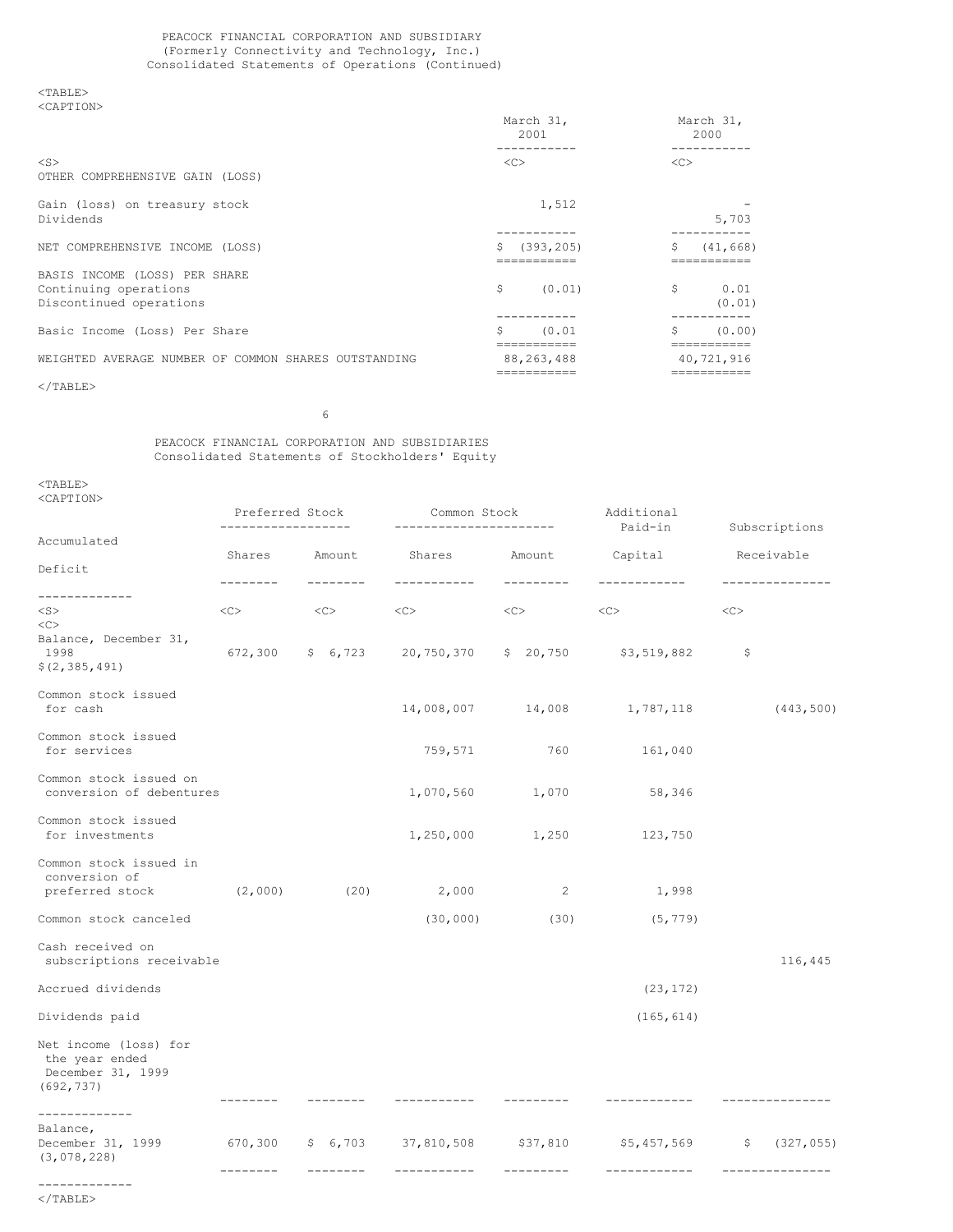# PEACOCK FINANCIAL CORPORATION AND SUBSIDIARIES Consolidated Statements of Stockholders' Equity (Continued)

 $<sub>TABLE</sub>$ </sub> <CAPTION>

|                                                                                    |                                                                                                                                                                                                                                                                                                                                                                                                                                                                                           | Preferred Stock                        | Common Stock                    |                     | -----------------------                                                                                                                                                                                                                                                                                                                                                                                                                                                                               |                                |  |  |  |  |  |
|------------------------------------------------------------------------------------|-------------------------------------------------------------------------------------------------------------------------------------------------------------------------------------------------------------------------------------------------------------------------------------------------------------------------------------------------------------------------------------------------------------------------------------------------------------------------------------------|----------------------------------------|---------------------------------|---------------------|-------------------------------------------------------------------------------------------------------------------------------------------------------------------------------------------------------------------------------------------------------------------------------------------------------------------------------------------------------------------------------------------------------------------------------------------------------------------------------------------------------|--------------------------------|--|--|--|--|--|
| Accumulated                                                                        |                                                                                                                                                                                                                                                                                                                                                                                                                                                                                           | ---------------------<br>Shares Amount |                                 | Shares Amount       | Additional<br>Paid-in Capital Receivable                                                                                                                                                                                                                                                                                                                                                                                                                                                              | Subscriptions                  |  |  |  |  |  |
| Deficit                                                                            |                                                                                                                                                                                                                                                                                                                                                                                                                                                                                           |                                        |                                 |                     |                                                                                                                                                                                                                                                                                                                                                                                                                                                                                                       |                                |  |  |  |  |  |
| $- - - - - -$                                                                      | ---------                                                                                                                                                                                                                                                                                                                                                                                                                                                                                 | ----------                             | -----------                     | -----------         | ---------------                                                                                                                                                                                                                                                                                                                                                                                                                                                                                       | --------------                 |  |  |  |  |  |
| $<$ S $>$<br><<                                                                    | $<\infty$                                                                                                                                                                                                                                                                                                                                                                                                                                                                                 | $<<$ $<$ $<$ $>$                       | $<<$ $>$                        | $<<$ $>$            | $<<$ $<$ $>$                                                                                                                                                                                                                                                                                                                                                                                                                                                                                          | <<                             |  |  |  |  |  |
| Balance,<br>December 31, 1999<br>\$ (3,078,228)<br>Common stock issued<br>for cash |                                                                                                                                                                                                                                                                                                                                                                                                                                                                                           |                                        |                                 |                     | 670,300 \$6,703 37,810,508 \$37,810 \$5,457,569                                                                                                                                                                                                                                                                                                                                                                                                                                                       | $($ \$327,055)                 |  |  |  |  |  |
|                                                                                    |                                                                                                                                                                                                                                                                                                                                                                                                                                                                                           |                                        |                                 |                     | 22, 330, 821 22, 331 4, 595, 865                                                                                                                                                                                                                                                                                                                                                                                                                                                                      | (158, 001)                     |  |  |  |  |  |
| Common stock issued<br>for interest                                                |                                                                                                                                                                                                                                                                                                                                                                                                                                                                                           |                                        | 6,207                           | $6\overline{6}$     | 6,202                                                                                                                                                                                                                                                                                                                                                                                                                                                                                                 |                                |  |  |  |  |  |
| Common stock issued<br>in conversion of<br>preferred stock                         |                                                                                                                                                                                                                                                                                                                                                                                                                                                                                           |                                        | $(125,000)$ $(1,250)$ $125,000$ | 125                 | 1,125                                                                                                                                                                                                                                                                                                                                                                                                                                                                                                 |                                |  |  |  |  |  |
| Common stock issued<br>for services                                                |                                                                                                                                                                                                                                                                                                                                                                                                                                                                                           |                                        |                                 | 1,282,000 1,282     | 247,118                                                                                                                                                                                                                                                                                                                                                                                                                                                                                               |                                |  |  |  |  |  |
| Common stock issued<br>for debt                                                    |                                                                                                                                                                                                                                                                                                                                                                                                                                                                                           |                                        |                                 | 14,577,215 14,578   | 604,713                                                                                                                                                                                                                                                                                                                                                                                                                                                                                               |                                |  |  |  |  |  |
| Cash received on<br>subscriptions<br>receivable                                    |                                                                                                                                                                                                                                                                                                                                                                                                                                                                                           |                                        |                                 |                     |                                                                                                                                                                                                                                                                                                                                                                                                                                                                                                       | 199,000                        |  |  |  |  |  |
| Common stock issued<br>for investments                                             |                                                                                                                                                                                                                                                                                                                                                                                                                                                                                           |                                        | 800,000                         | 800                 | 169,200                                                                                                                                                                                                                                                                                                                                                                                                                                                                                               |                                |  |  |  |  |  |
| Unrealized loss on<br>Treasury stock                                               |                                                                                                                                                                                                                                                                                                                                                                                                                                                                                           |                                        |                                 |                     | (69, 222)                                                                                                                                                                                                                                                                                                                                                                                                                                                                                             |                                |  |  |  |  |  |
| Realized loss on<br>Treasury stock                                                 |                                                                                                                                                                                                                                                                                                                                                                                                                                                                                           |                                        |                                 |                     | (205, 065)                                                                                                                                                                                                                                                                                                                                                                                                                                                                                            |                                |  |  |  |  |  |
| Accrued dividends                                                                  |                                                                                                                                                                                                                                                                                                                                                                                                                                                                                           |                                        |                                 |                     | (22, 812)                                                                                                                                                                                                                                                                                                                                                                                                                                                                                             |                                |  |  |  |  |  |
| Stock offering costs                                                               |                                                                                                                                                                                                                                                                                                                                                                                                                                                                                           |                                        |                                 |                     | (202, 325)                                                                                                                                                                                                                                                                                                                                                                                                                                                                                            |                                |  |  |  |  |  |
| Net income (loss)<br>for the period<br>ended December 31,<br>2000<br>(8, 616, 328) |                                                                                                                                                                                                                                                                                                                                                                                                                                                                                           |                                        |                                 |                     |                                                                                                                                                                                                                                                                                                                                                                                                                                                                                                       |                                |  |  |  |  |  |
|                                                                                    | --------                                                                                                                                                                                                                                                                                                                                                                                                                                                                                  | $- - - - - - -$                        | -----------                     |                     | -----------                                                                                                                                                                                                                                                                                                                                                                                                                                                                                           | ---------<br>$- - - - - - - -$ |  |  |  |  |  |
| $- - - - -$<br>Balance,<br>December 31, 2000<br>\$(11, 968, 843)                   | 545,300<br>$\begin{tabular}{ll} \multicolumn{3}{l}{{\color{blue}\textbf{1}}}\\ \multicolumn{3}{l}{\textbf{2}}\\ \multicolumn{3}{l}{\textbf{3}}\\ \multicolumn{3}{l}{\textbf{4}}\\ \multicolumn{3}{l}{\textbf{5}}\\ \multicolumn{3}{l}{\textbf{6}}\\ \multicolumn{3}{l}{\textbf{7}}\\ \multicolumn{3}{l}{\textbf{8}}\\ \multicolumn{3}{l}{\textbf{9}}\\ \multicolumn{3}{l}{\textbf{1}}\\ \multicolumn{3}{l}{\textbf{1}}\\ \multicolumn{3}{l}{\textbf{1}}\\ \multicolumn{3}{l}{\textbf{1}}$ | \$5,453                                | 76,931,751<br>==========        | \$76,932<br>======= | \$11,390,655<br>$\begin{minipage}{0.9\linewidth} \begin{tabular}{l} \multicolumn{2}{c}{\textbf{m}} & \multicolumn{2}{c}{\textbf{m}} & \multicolumn{2}{c}{\textbf{m}} \\ \multicolumn{2}{c}{\textbf{m}} & \multicolumn{2}{c}{\textbf{m}} & \multicolumn{2}{c}{\textbf{m}} \\ \multicolumn{2}{c}{\textbf{m}} & \multicolumn{2}{c}{\textbf{m}} & \multicolumn{2}{c}{\textbf{m}} \\ \multicolumn{2}{c}{\textbf{m}} & \multicolumn{2}{c}{\textbf{m}} & \multicolumn{2}{c}{\textbf{m}} \\ \multicolumn{2}{$ | \$(286, 056)<br>=========      |  |  |  |  |  |
| ============<br>                                                                   |                                                                                                                                                                                                                                                                                                                                                                                                                                                                                           |                                        |                                 |                     |                                                                                                                                                                                                                                                                                                                                                                                                                                                                                                       |                                |  |  |  |  |  |

  |  |  |  |  |  |  ||  |  | 8 |  |  |  |  |  |
PEACOCK FINANCIAL CORPORATION AND SUBSIDIARIES Consolidated Statements of Stockholders' Equity (Continued)

 $<$ TABLE $>$ <CAPTION>

|             | Preferred Stock<br>------------------- |        | Common Stock<br>----------------- |        | Additional<br>Paid-in | Subscriptions |  |
|-------------|----------------------------------------|--------|-----------------------------------|--------|-----------------------|---------------|--|
| Accumulated | Shares                                 | Amount | Shares                            | Amount | Capital               | Receivable    |  |
| Deficit     |                                        |        |                                   |        |                       |               |  |
|             |                                        |        |                                   |        |                       |               |  |
| $<$ S $>$   | <<                                     | <<     | <<                                | <<     | <<                    | <<            |  |
| <<          |                                        |        |                                   |        |                       |               |  |

7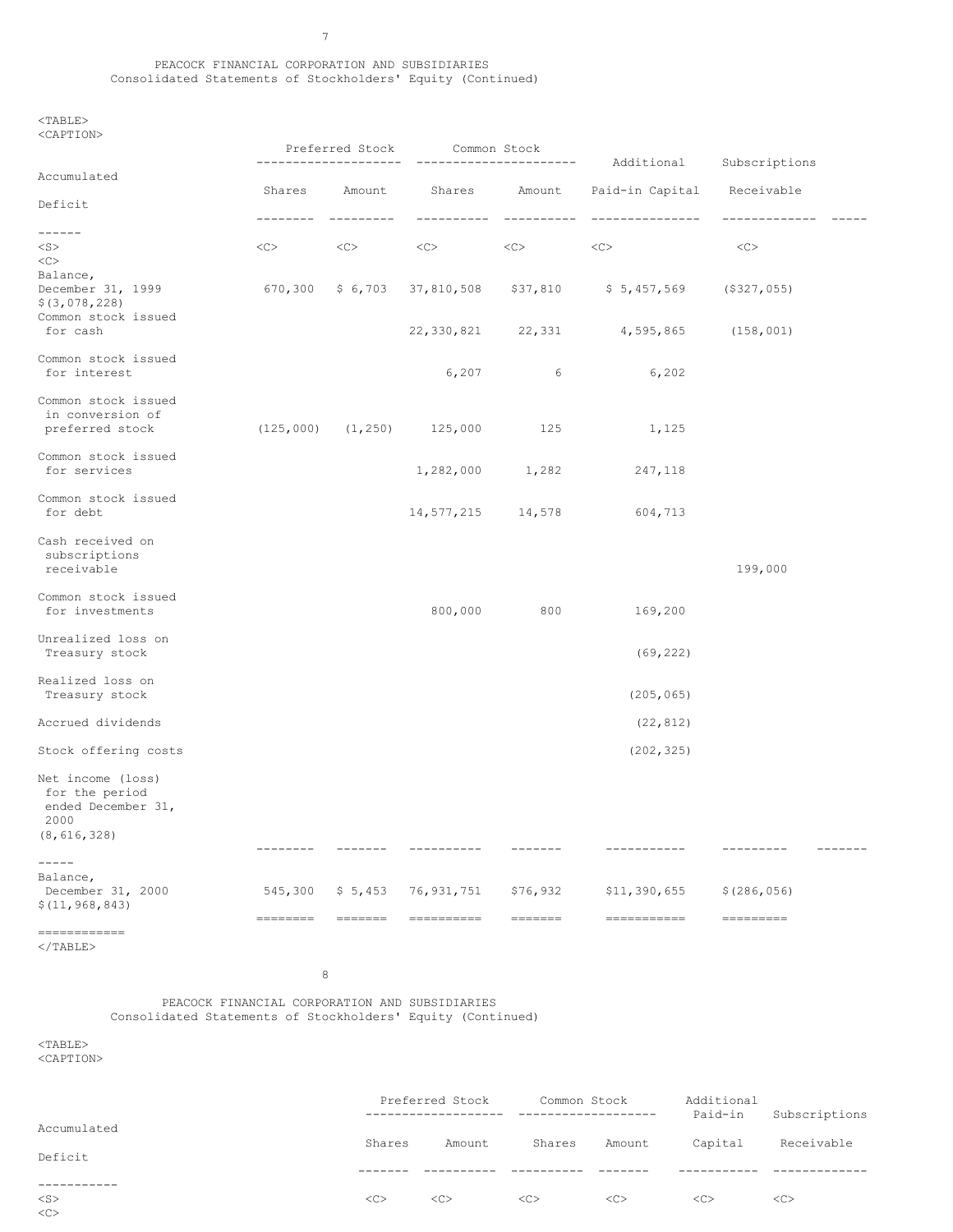| Balance December 31, 2000<br>\$(11, 968, 843)                                      |  |                    | 545,300 \$ 5,453 76,931,751 \$76,932 \$11,390,655 \$(286,056) |             |
|------------------------------------------------------------------------------------|--|--------------------|---------------------------------------------------------------|-------------|
| Common stock issued for cash<br>(unaudited)                                        |  | 13,807,692  13,807 | 193,192                                                       |             |
| Common stock issued for debt<br>(unaudited)                                        |  | 8,516,666 8,517    | 99,983                                                        |             |
| Cash received on subscriptions<br>receivable (unaudited)                           |  |                    |                                                               | 10,000      |
| Write-off of subscription receivable<br>(unaudited)                                |  |                    |                                                               | 128,056     |
| Unrealized gain on Treasury stock<br>(unaudited)<br>1,512                          |  |                    |                                                               |             |
| Net income (loss) for the period<br>ended March 31, 2001 (unaudited)<br>(394, 717) |  |                    |                                                               |             |
| .                                                                                  |  |                    |                                                               |             |
| Balance, March 31, 2001<br>(unaudited)<br>\$(12, 362, 048)                         |  |                    | 545,300 \$ 5,453 99,256,109 99,256 \$11,683,830               | \$(148,000) |
| ============                                                                       |  |                    |                                                               |             |

PEACOCK FINANCIAL CORPORATION AND SUBSIDIARIES Consolidated Statements of Cash Flows

9

<TABLE> <CAPTION>

 $<$ /TABLE>

| March 31 March 31<br>2000<br>-------------<br>-------------<br>< <c><br/><math>&lt;</math>S&gt;<br/><math>\langle C \rangle</math><br/>CASH FLOWS FROM OPERATING ACTIVITIES<br/>Continued Operations:<br/>Net income (loss)<br/><math>\$(474, 344)</math> <math>\$286, 693</math></c> |            |
|---------------------------------------------------------------------------------------------------------------------------------------------------------------------------------------------------------------------------------------------------------------------------------------|------------|
|                                                                                                                                                                                                                                                                                       |            |
|                                                                                                                                                                                                                                                                                       |            |
|                                                                                                                                                                                                                                                                                       |            |
|                                                                                                                                                                                                                                                                                       |            |
|                                                                                                                                                                                                                                                                                       |            |
| Adjustments to reconcile net income (loss) from<br>continuing operations to net cash (used) by operating<br>activities;                                                                                                                                                               |            |
| Depreciation and amortization<br>11,450                                                                                                                                                                                                                                               | 7,674      |
| 138,796<br>Bad debt expense                                                                                                                                                                                                                                                           |            |
| Loss on investment<br>107,424                                                                                                                                                                                                                                                         | (166, 216) |
| Discontinued Operations:                                                                                                                                                                                                                                                              |            |
| 79,627<br>Net income (loss)                                                                                                                                                                                                                                                           | (334, 064) |
| Depreciation and amortization<br>2,410                                                                                                                                                                                                                                                |            |
| Loss on disposition of assets<br>13,631                                                                                                                                                                                                                                               |            |
| Changes in Operating Assets and Liabilities:                                                                                                                                                                                                                                          |            |
| (Increase) decrease in accounts and notes                                                                                                                                                                                                                                             |            |
| receivable<br>(110, 000)                                                                                                                                                                                                                                                              | (665, 114) |
| (Increase) decrease in accounts                                                                                                                                                                                                                                                       |            |
| 4,036<br>(68, 507)<br>receivable - related parties                                                                                                                                                                                                                                    |            |
| $9,382$ (281,404)<br>(Increase) decrease in other assets                                                                                                                                                                                                                              |            |
| $(61, 301)$ 128,920<br>Increase (decrease) in accounts payable                                                                                                                                                                                                                        |            |
| Increase (decrease) in other liabilities<br>84,503                                                                                                                                                                                                                                    | (151, 404) |
| Increase (decrease) in discontinued                                                                                                                                                                                                                                                   |            |
| operation reserve<br>(13, 789)<br>----------<br>----------                                                                                                                                                                                                                            |            |
| (208, 175)<br>(1, 243, 422)<br>Net Cash Used by Operating Activities                                                                                                                                                                                                                  |            |
| CASH FLOWS FROM INVESTING ACTIVITIES                                                                                                                                                                                                                                                  |            |
| Purchase of investments<br>(675, 973)<br><b>Contract Contract State</b>                                                                                                                                                                                                               |            |
| (105, 885)<br>Purchase of property and equipment<br>(2, 410)                                                                                                                                                                                                                          |            |
| _________<br>___________                                                                                                                                                                                                                                                              |            |
| (2, 410)<br>(781, 858)<br>Net Cash Used by Investing Activities<br>----------                                                                                                                                                                                                         |            |
| CASH FLOWS FROM FINANCING ACTIVITIES                                                                                                                                                                                                                                                  |            |
| Due to shareholders                                                                                                                                                                                                                                                                   | (13, 200)  |
| Repayment of notes payable                                                                                                                                                                                                                                                            | (233, 093) |
| Repurchase of stock                                                                                                                                                                                                                                                                   | (1, 610)   |
| Cash rec'd on subscriptions receivable<br>10,000                                                                                                                                                                                                                                      |            |
| Proceeds from stock offerings<br>206,999<br>2,342,170                                                                                                                                                                                                                                 |            |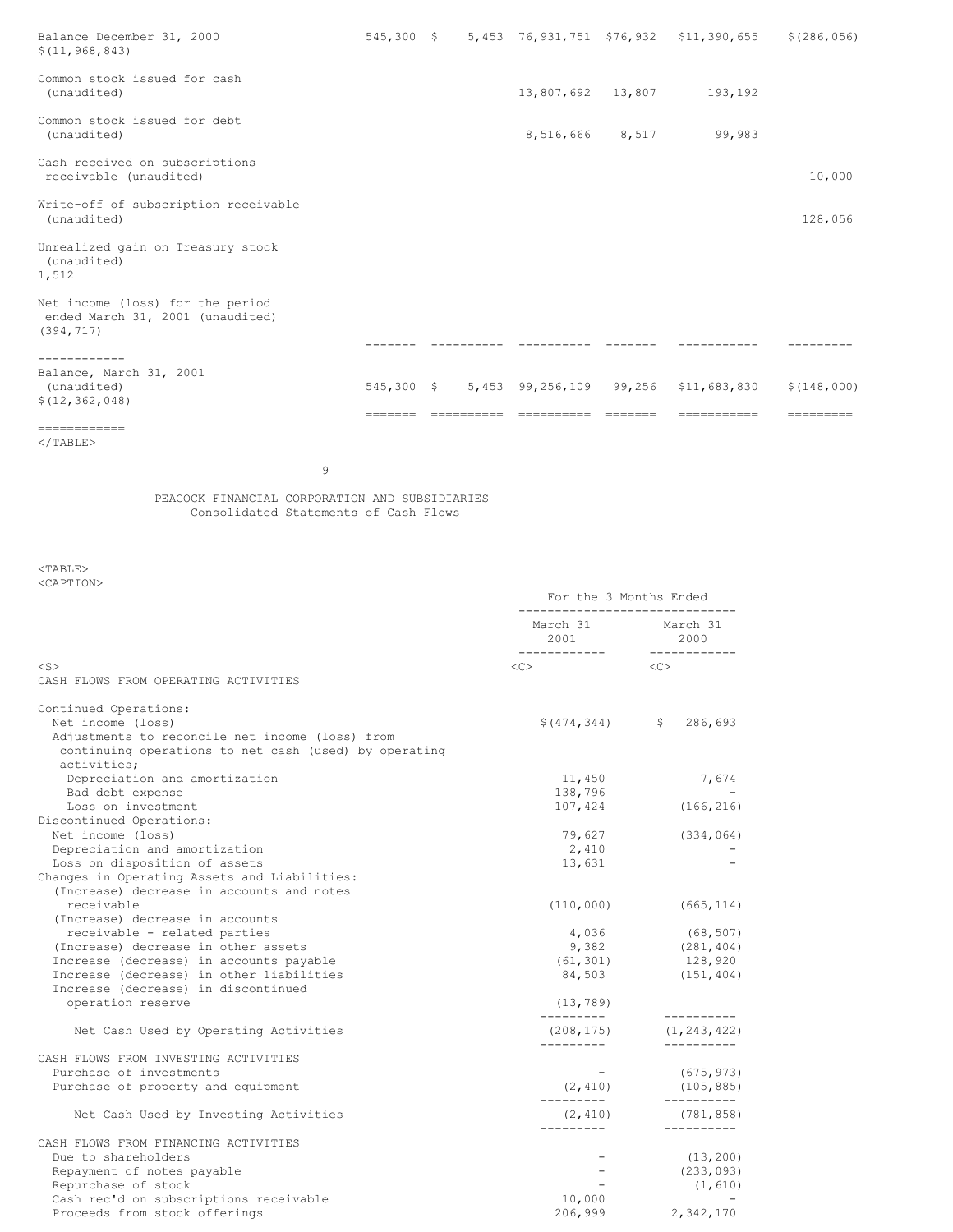$<$ /TABLE>

#### 10

### PEACOCK FINANCIAL CORPORATION AND SUBSIDIARIES Consolidated Statements of Cash Flows (Continued)

 $<$ TABLE> <CAPTION>

|                                                                                                                                       | For the 3 Months Ended                             |                                          |  |
|---------------------------------------------------------------------------------------------------------------------------------------|----------------------------------------------------|------------------------------------------|--|
|                                                                                                                                       | March 31<br>2001<br>---------                      | March 31<br>2000<br>---------            |  |
| $<$ S $>$<br>NET INCREASE (DECREASE) IN CASH                                                                                          | $\langle$ C> $\longrightarrow$<br>\$6,414          | < <c><br/>\$68,987</c>                   |  |
| CASH AND CASH EQUIVALENTS AT<br>BEGINNING OF PERIOD                                                                                   | 2,513                                              | 190,581                                  |  |
| CASH AND CASH EQUIVALENTS AT END<br>OF PERIOD                                                                                         | \$8,927<br>--------                                | \$259.568<br>========                    |  |
| SUPPLEMENTAL DISCLOSURE OF<br>NON-CASH ACTIVITIES                                                                                     |                                                    |                                          |  |
| Common stock issued on conversion of debentures & interest<br>Common stock issued for services<br>Common stock issued for investments | \$108,500<br>\$<br>and the state of the state<br>Ś | \$20,087<br>$\mathsf{S}$<br>$\mathsf{S}$ |  |
| SUPPLEMENTAL DISCLOSURE OF CASH FLOW<br>INFORMATION                                                                                   |                                                    |                                          |  |
| Interest paid, net of amount capitalized<br>Income taxes paid<br>                                                                     |                                                    |                                          |  |

 121\$.Ś | \$12,612\$ |11

PEACOCK FINANCIAL CORPORATION AND SUBSIDIARIES NOTES TO THE CONSOLIDATED FINANCIAL STATEMENTS MARCH 31, 2001 and DECEMBER 31, 2000

- 1. The interim financial statements are prepared pursuant to the requirements for reporting on Form 10-QSB. The December 31, 2000 balance sheet data was derived from audited financial statements but does not include all disclosures required by generally accepted accounting principles. The interim financial statements and notes thereto should be read in conjunction with the financial statements and footnotes thereto included in the Company's report on Form 10-KSB for the year ended December 31, 2000. In the opinion of management, the interim financial statements reflect all adjustments of a normal recurring nature necessary for a fair statement of the results for the interim periods presented.
- 2. The Company has formed new subsidiary corporations in the names of: Broadleaf Capital Partners, Inc., Broadleaf Asset Management, Inc., Broadleaf Financial Services, Inc. and Brand Asset Management, Inc.
- 3. A Certificate of Assumed or Trade Name was filed in the State of Colorado to assume the name change to Broadleaf Capital Partners and is currently operating under said name pending shareholder approval for the legal name change.
- 4. The Company has entered into a Letter of Intent to acquire Genesis Aviation/Aerospace Modworks, Inc., a twelve-year old Aviation services company with \$3.5-4 million in annual revenues.
- 5. A Joint Venture was entered into between Peacock Financial Corporation and Jugular, Inc., a leader in extreme sports products and worldwide registered trademarks, to form the new entity Jugular Japan. This Joint Venture, along with an Exclusive Japanese Distribution agreement with X-Gear, Inc., will provide a powerful combination to pursue licensing and marketing opportunities for Jugular's trademarks through Jugular Japan in the Japanese market.

12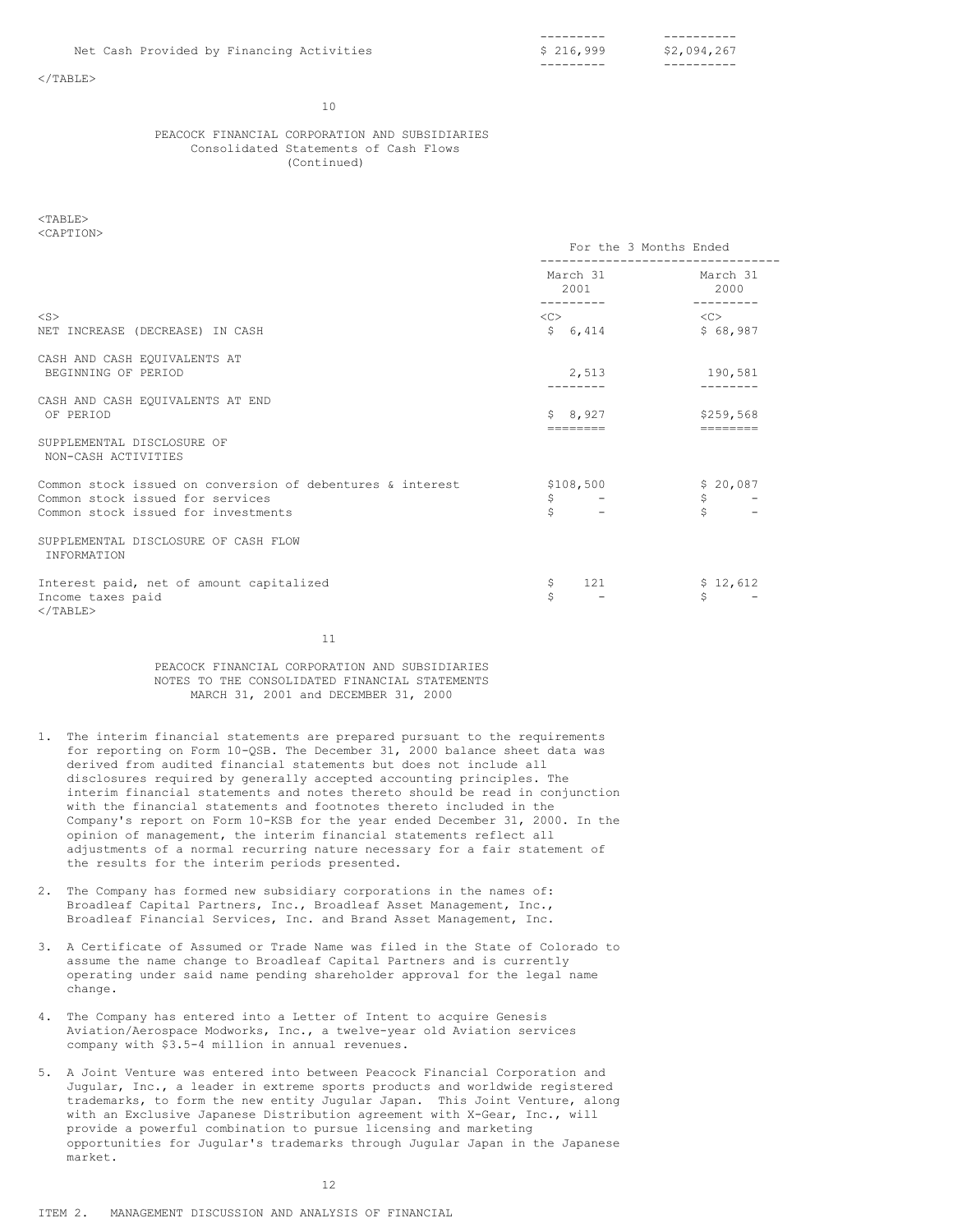This Form 10-QSB contains forward looking statements within the meaning of section 27A of the Securities Act of 1933 and section 21E of the Securities Exchange Act of 1934. The Company's actual results could differ materially from those set forth in the forward looking statements.

#### MANAGEMENT DISCUSSION

Peacock Financial Corporation (Company) is a venture capital fund that makes direct investments in and provides management services to businesses that have at least a three-year operating history and can perform with a profit to the bottom line. The Company intends on expanding its investment portfolio through the internal development of its present operations and other business opportunities, as well as the acquisition of additional business ventures. The Company has in the past, and may again in the future, raise capital specifically for the purpose of making an investment that the Company believes is attractive.

The Company's current portfolio of investments includes the following:

- 1. Riverside Park Apartments The Company formed a limited partnership in June 1992 and acquired two apartment buildings for \$3,350,000 to be repaired, developed and managed. During the year ending 1992, the Company reduced its interest to 1% and has remained a general partner with a 1% interest, receiving a property management fee.
- 2. Canyon Shadows Apartments The Company acquired a 120-unit apartment complex in April 1995 for \$875,000. The Company received a \$975,000 loan that converts to a grant from the City of Riverside for the purpose of acquisition and rehabilitation, and in 1996, the Company was awarded \$2,200,000 in Federal Tax Credits for the project. In December 1996, the project was sold to a tax credit partnership in which the Company retains a \$905,000 capital account, as well as a 1% interest as the general partner, for which it receives a management fee and 80% of the project cash flow.
- 3. St. Michel, LLC In 1995, the Company formed a limited liability company to acquire a 63-lot residential subdivision in the San Jacinto Valley, In March 1996, the limited liability company acquired an additional 110-lot subdivision also in the San Jacinto Valley. The Company retains a 50% ownership in the limited liability company. A joint venture to build out these homes was just completed and the Company is expecting the distribution of its profits shortly.
- Vir-Tek Company The Company currently owns 49% of Vir-Tek, a minority disabled veteran engineering and contracting firm, formed to take advantage of recently passed federal legislation (H.R. 1568) requiring 3% participation on all programs and projects funded by federal dollars. Vir-Tek provides environmental management, facility and operations management, mapping and information management, engineering services, project management, and waste management. The Company emphasizes teamwork in industrial, and engineering problems. Vir-Tek has served commercial, industrial, and residential construction developers as well as concerns of city, county, and federal agencies.

13

- 5. iNetPartners, Inc. Peacock Financial holds a 51 percent interest in iNetPartners, Inc., which focuses on the development of Internet e-commerce applications for both the net and used automotive markets and is currently developing iNetmotors.com, a regionally based automobile e-commerce Website to provide Internet automobile shoppers easy access to dealer inventories with detailed pictures and prices online within the shopper's immediate area. More than 80 percent of pre-owned and new vehicles are purchased within 20 to 35 miles of where the buyer lives or works, and 90 percent of all buyers want to inspect and test-drive the vehicle before purchase.
- 6. Bio-Friendly Corporation In May, the Company signed a contract to purchase 625,000 shares of common stock at 40 cents a share of Bio-Friendly Corporation, a fuel technology company, that has a combustion catalyst which dramatically reduces the emissions produced by any system which burns fuel of any kind, while greatly reducing the amount of fuel consumed.
- 7. San Diego Soccer Development Corporation (SDSDC) The Company currently owns approximately 1,555,001 shares of SDSDC, the only publicly traded soccer franchise in the United States

# ANALYSIS OF FINANCIAL CONDITION

The first quarter of 2001 marked the continuance of consolidating the Company's previous investments and operations. The Company, with new management, launched its strategy in seeking out business opportunities that will succeed in bringing profits to the bottom line.